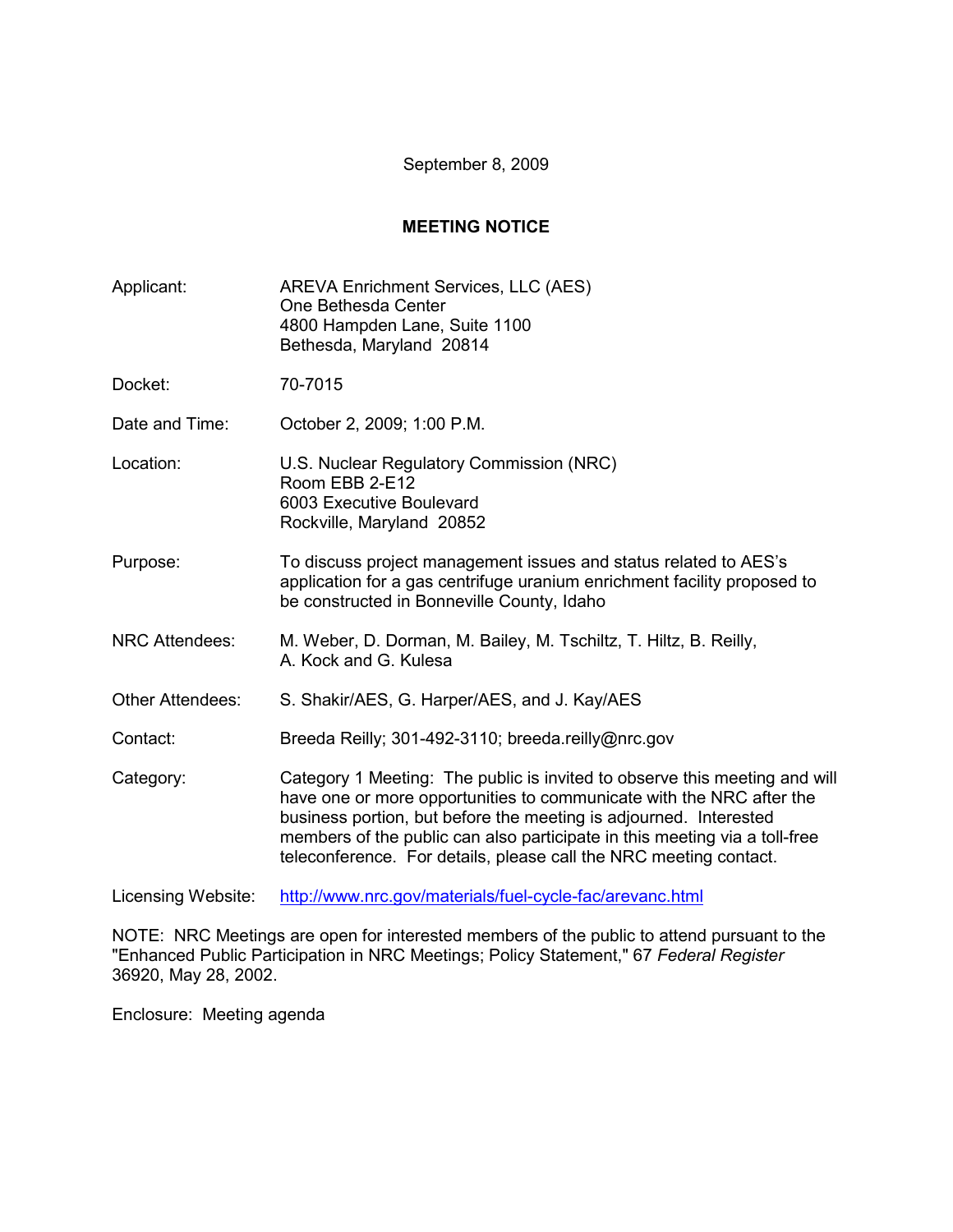| Applicant:            | <b>MEETING NOTICE</b><br>AREVA Enrichment Services, LLC (AES)<br>One Bethesda Center<br>4800 Hampden Lane, Suite 1100<br>Bethesda, Maryland 20814                                                                                                                                                                                                                          |  |
|-----------------------|----------------------------------------------------------------------------------------------------------------------------------------------------------------------------------------------------------------------------------------------------------------------------------------------------------------------------------------------------------------------------|--|
| Docket:               | 70-7015                                                                                                                                                                                                                                                                                                                                                                    |  |
| Date and Time:        | October 2, 2009; 1:00 P.M.                                                                                                                                                                                                                                                                                                                                                 |  |
| Location:             | U.S. Nuclear Regulatory Commission (NRC)<br>Conference Room EBB 2-E12<br>6003 Executive Boulevard<br>Rockville, Maryland 20852                                                                                                                                                                                                                                             |  |
| Purpose:              | To discuss project management issues and status related to AES's application<br>for a gas centrifuge uranium enrichment facility proposed to be constructed in<br>Bonneville County, Idaho                                                                                                                                                                                 |  |
| <b>NRC Attendees:</b> | M. Weber, D. Dorman, M. Bailey, M. Tschiltz, T. Hiltz, B. Reilly,<br>A. Kock and G. Kulesa                                                                                                                                                                                                                                                                                 |  |
| Other Attendees:      | S. Shakir/AES, G. Harper/AES, and J. Kay/AES                                                                                                                                                                                                                                                                                                                               |  |
| Contact:              | Breeda Reilly; 301-492-3110; breeda.reilly@nrc.gov                                                                                                                                                                                                                                                                                                                         |  |
| Category:             | Category 1 Meeting: The public is invited to observe this meeting and will have<br>one or more opportunities to communicate with the NRC after the business<br>portion, but before the meeting is adjourned. Interested members of the public<br>can also participate in this meeting via a toll-free teleconference. For details,<br>please call the NRC meeting contact. |  |
| Licensing Website:    | http://www.nrc.gov/materials/fuel-cycle-fac/arevanc.html                                                                                                                                                                                                                                                                                                                   |  |

NOTE: NRC Meetings are open for interested members of the public to attend pursuant to the "Enhanced Public Participation in NRC Meetings; Policy Statement," 67 *Federal Register* 36920, May 28, 2002.

Enclosure: Meeting agenda

DISTRIBUTION: Docket 70-7015 FCSS r/f RidsNmssOd DDorman/FCSS<br>MBailey/FCSS KEverly/NSIR DMcIntyre/OPA GKulesa/DWME PBubar/DWMEP AKock/FSME JWeil/OCA RVirgilio/OSTP<br>DSeymour/RII TGody/RII RTrojanowski/RII CTaylor/Reg II MWeber/NMSS AREVA Website: Yes

DMcIntyre/OPA GKulesa/DWMEP<br>JWeil/OCA RVirgilio/OSTP RTrojanowski/RII

Pub. Mtg Notice Coordinator, T6D8 (Email: PMNS)

## **ML092460447**

| Office | <b>AFCB</b>    | <b>FMB</b>    | <b>AFCB</b>   |
|--------|----------------|---------------|---------------|
| Name   | <b>BReilly</b> | THristopoulus | <b>THiltz</b> |
| Date   | 09/04/09       | 09/08/09      | 09/08/09      |

**OFFICIAL RECORD COPY**